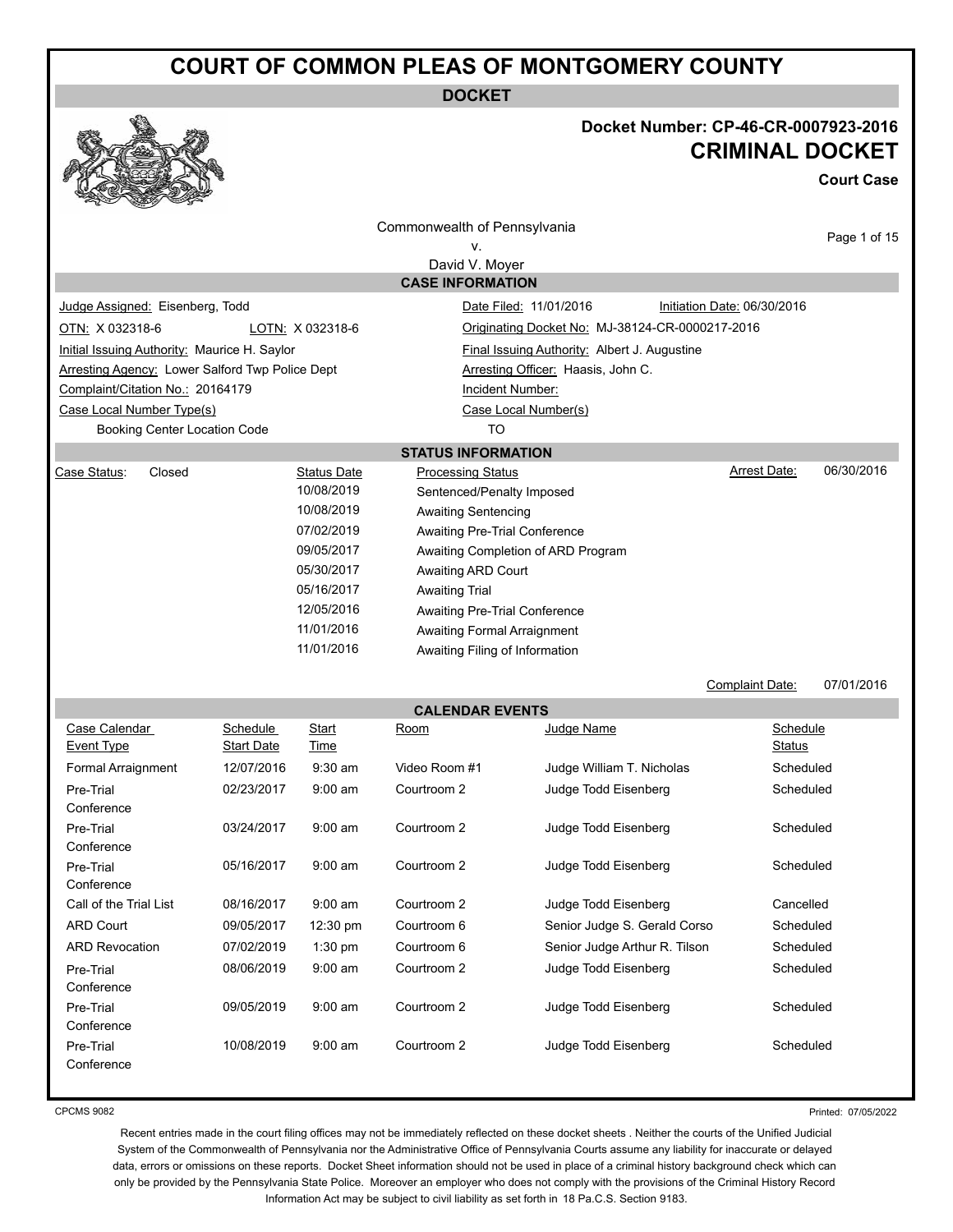|                                                                                     | <b>COURT OF COMMON PLEAS OF MONTGOMERY COUNTY</b> |                                                               |                |                           |                                         |                                                                                         |                       |                                                                                                    |                                                                                     |
|-------------------------------------------------------------------------------------|---------------------------------------------------|---------------------------------------------------------------|----------------|---------------------------|-----------------------------------------|-----------------------------------------------------------------------------------------|-----------------------|----------------------------------------------------------------------------------------------------|-------------------------------------------------------------------------------------|
|                                                                                     |                                                   |                                                               |                |                           | <b>DOCKET</b>                           |                                                                                         |                       |                                                                                                    |                                                                                     |
|                                                                                     |                                                   |                                                               |                |                           |                                         |                                                                                         |                       |                                                                                                    | Docket Number: CP-46-CR-0007923-2016<br><b>CRIMINAL DOCKET</b><br><b>Court Case</b> |
|                                                                                     |                                                   |                                                               |                |                           | Commonwealth of Pennsylvania            |                                                                                         |                       |                                                                                                    | Page 2 of 15                                                                        |
|                                                                                     |                                                   |                                                               |                |                           | v.<br>David V. Moyer                    |                                                                                         |                       |                                                                                                    |                                                                                     |
|                                                                                     |                                                   |                                                               |                |                           | <b>CONFINEMENT INFORMATION</b>          |                                                                                         |                       |                                                                                                    |                                                                                     |
| Confinement<br>Known As Of                                                          | <b>Type</b>                                       | Confinement                                                   |                |                           | Destination<br>Location                 |                                                                                         | Confinement<br>Reason |                                                                                                    | Still in<br>Custody                                                                 |
| 03/15/2022                                                                          |                                                   | <b>County Correctional Facility</b>                           |                |                           | Montgomery County Prison                |                                                                                         |                       |                                                                                                    | Yes                                                                                 |
|                                                                                     |                                                   |                                                               |                |                           | <b>DEFENDANT INFORMATION</b>            |                                                                                         |                       |                                                                                                    |                                                                                     |
| Date Of Birth:                                                                      |                                                   |                                                               | 02/15/1998     |                           | City/State/Zip: Teford, PA 18969        |                                                                                         |                       |                                                                                                    |                                                                                     |
| <b>Alias Name</b><br>Jacob, David V.<br>Moyer, David<br>Moyer, David Volodymir      |                                                   |                                                               |                |                           |                                         |                                                                                         |                       |                                                                                                    |                                                                                     |
|                                                                                     |                                                   |                                                               |                |                           | <b>CASE PARTICIPANTS</b>                |                                                                                         |                       |                                                                                                    |                                                                                     |
| Participant Type                                                                    |                                                   |                                                               |                | Name                      |                                         |                                                                                         |                       |                                                                                                    |                                                                                     |
| Defendant                                                                           |                                                   |                                                               |                | Moyer, David V.           |                                         |                                                                                         |                       |                                                                                                    |                                                                                     |
|                                                                                     |                                                   |                                                               |                |                           | <b>BAIL INFORMATION</b>                 |                                                                                         |                       |                                                                                                    |                                                                                     |
| Moyer, David V.                                                                     |                                                   |                                                               |                |                           |                                         |                                                                                         |                       |                                                                                                    | <b>Nebbia Status: None</b>                                                          |
| <b>Bail Action</b>                                                                  |                                                   | Date                                                          |                | <b>Bail Type</b>          |                                         | Percentage                                                                              | Amount                | <b>Bail Posting Status</b>                                                                         | <b>Posting Date</b>                                                                 |
| Set                                                                                 |                                                   |                                                               | 07/01/2016     | Monetary                  |                                         |                                                                                         | \$2,500.00            |                                                                                                    |                                                                                     |
| Set                                                                                 |                                                   |                                                               | 07/02/2019     | Unsecured                 |                                         |                                                                                         | \$1,000.00            |                                                                                                    |                                                                                     |
|                                                                                     |                                                   |                                                               |                |                           | <b>CHARGES</b>                          |                                                                                         |                       |                                                                                                    |                                                                                     |
| Seq.                                                                                | Orig Seq.                                         | Grade                                                         | <b>Statute</b> |                           | <b>Statute Description</b>              |                                                                                         |                       | Offense Dt.                                                                                        | <b>OTN</b>                                                                          |
| 3<br>3                                                                              |                                                   | S                                                             |                | 18 § 5503 §§ A1           |                                         | Disorderly Conduct Engage In Fighting                                                   |                       | 06/30/2016                                                                                         | X 032318-6                                                                          |
|                                                                                     |                                                   |                                                               |                |                           | <b>DISPOSITION SENTENCING/PENALTIES</b> |                                                                                         |                       |                                                                                                    |                                                                                     |
| <b>Disposition</b><br>Case Event<br>Sequence/Description<br><b>Sentencing Judge</b> |                                                   | Sentence/Diversion Program Type<br><b>Sentence Conditions</b> |                |                           | <b>Disposition Date</b>                 | <b>Offense Disposition</b><br>Sentence Date<br><b>Incarceration/Diversionary Period</b> |                       | <b>Final Disposition</b><br>Grade<br>Section<br><b>Credit For Time Served</b><br><b>Start Date</b> |                                                                                     |
| <b>Waived for Court (Lower Court)</b>                                               |                                                   |                                                               |                | Defendant Was Present     |                                         |                                                                                         |                       |                                                                                                    |                                                                                     |
| Lower Court Disposition                                                             |                                                   |                                                               |                |                           | 10/18/2016                              |                                                                                         |                       | <b>Not Final</b>                                                                                   |                                                                                     |
| <b>Proceed to Court</b>                                                             |                                                   |                                                               |                | Defendant Was Not Present |                                         |                                                                                         |                       |                                                                                                    |                                                                                     |
| <b>Information Filed</b>                                                            |                                                   |                                                               |                |                           | 12/06/2016                              |                                                                                         |                       | <b>Not Final</b>                                                                                   |                                                                                     |
| <b>ARD - County Open</b>                                                            |                                                   |                                                               |                |                           |                                         |                                                                                         |                       |                                                                                                    |                                                                                     |
| <b>ARD Court</b>                                                                    |                                                   |                                                               |                |                           | 09/05/2017                              |                                                                                         |                       | <b>Not Final</b>                                                                                   |                                                                                     |
| <b>Proceed to Court (ARD Revoked)</b>                                               |                                                   |                                                               |                |                           |                                         |                                                                                         |                       |                                                                                                    |                                                                                     |

CPCMS 9082

Recent entries made in the court filing offices may not be immediately reflected on these docket sheets . Neither the courts of the Unified Judicial System of the Commonwealth of Pennsylvania nor the Administrative Office of Pennsylvania Courts assume any liability for inaccurate or delayed data, errors or omissions on these reports. Docket Sheet information should not be used in place of a criminal history background check which can only be provided by the Pennsylvania State Police. Moreover an employer who does not comply with the provisions of the Criminal History Record Information Act may be subject to civil liability as set forth in 18 Pa.C.S. Section 9183.

Printed: 07/05/2022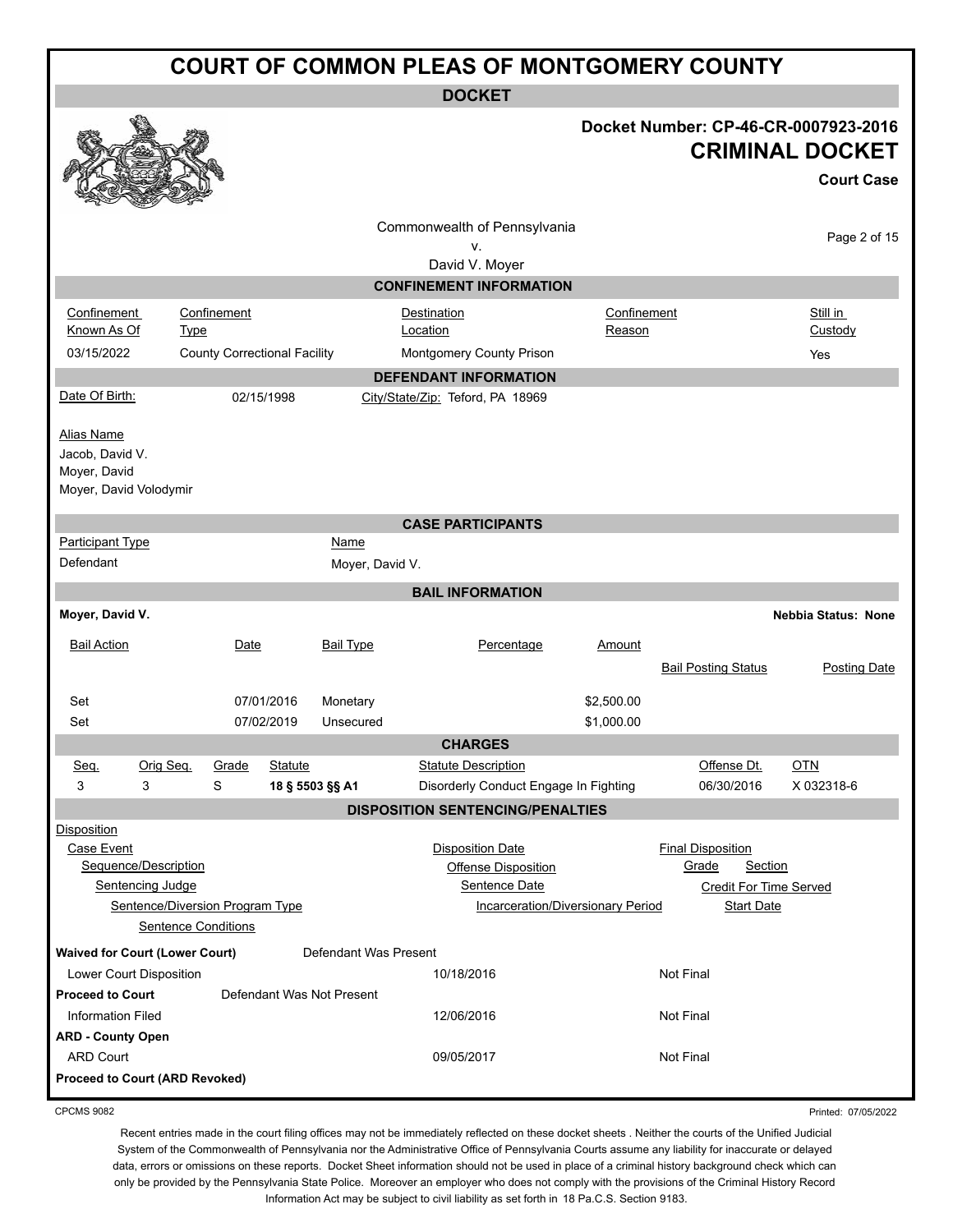**DOCKET**

#### **Docket Number: CP-46-CR-0007923-2016 CRIMINAL DOCKET**

**Court Case**

Commonwealth of Pennsylvania

Page 3 of 15

v.

#### David V. Moyer **DISPOSITION SENTENCING/PENALTIES**

| <b>Disposition Date</b>    |           |                                                                                                    |
|----------------------------|-----------|----------------------------------------------------------------------------------------------------|
| <b>Offense Disposition</b> |           | Section                                                                                            |
| Sentence Date              |           | <b>Credit For Time Served</b>                                                                      |
|                            |           | <b>Start Date</b>                                                                                  |
|                            |           |                                                                                                    |
| 07/02/2019                 | Not Final |                                                                                                    |
|                            |           |                                                                                                    |
| 10/08/2019                 |           |                                                                                                    |
| Guilty Plea - Negotiated   | S         | 18 § 5503 §§ A1                                                                                    |
| 10/08/2019                 |           |                                                                                                    |
|                            |           |                                                                                                    |
|                            |           | <b>Final Disposition</b><br>Grade<br>Incarceration/Diversionary Period<br><b>Final Disposition</b> |

**The following Judge Ordered Conditions are imposed:**

**Condition** 

Defendant is sentenced to pay the costs of prosecution.

CPCMS 9082

Printed: 07/05/2022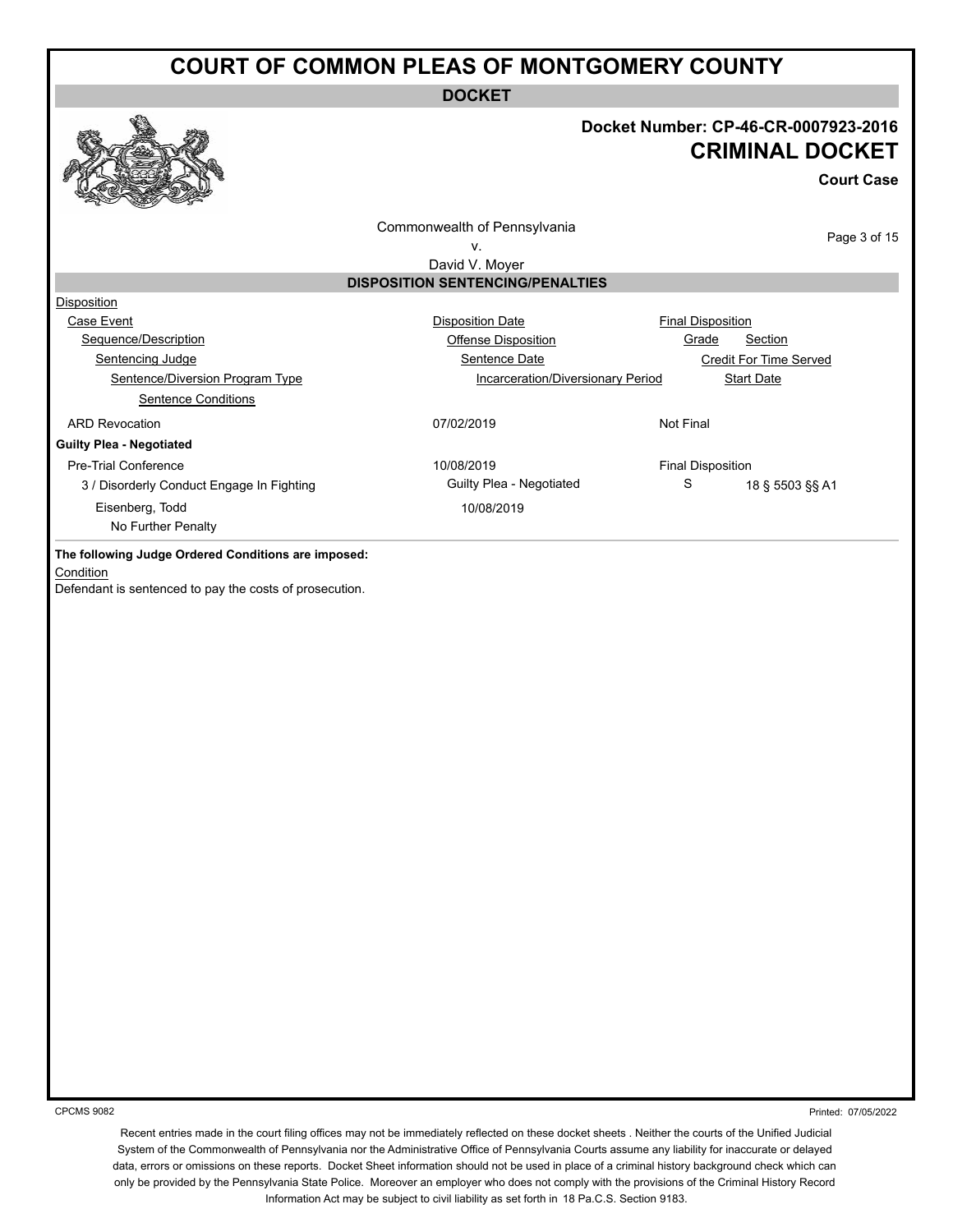**DOCKET**

# **Docket Number: CP-46-CR-0007923-2016**

|                                                       | Docket Number: CP-46-CR-0007923-2016 |
|-------------------------------------------------------|--------------------------------------|
|                                                       | <b>CRIMINAL DOCKET</b>               |
|                                                       | <b>Court Case</b>                    |
|                                                       | Commonwealth of Pennsylvania         |
|                                                       | Page 4 of 15<br>٧.                   |
|                                                       | David V. Moyer                       |
| <b>COMMONWEALTH INFORMATION</b>                       | <b>ATTORNEY INFORMATION</b>          |
| Caroline Rose Goldstein<br><u>Name:</u>               | Ravi Jayendra Marfatia<br>Name:      |
| <b>District Attorney</b>                              | <b>Public Defender</b>               |
| 322790<br>Supreme Court No:                           | 319204<br>Supreme Court No:          |
| Phone Number(s):                                      | Active<br>Rep. Status:               |
| 610-278-3121<br>(Phone)<br>Address:                   | Phone Number(s):<br>610-278-3303     |
| Montgomery Co Da's Office                             | (Phone)<br>Address:                  |
| Po Box 311                                            | Montgomery Co Public Defender's Ofc  |
| Norristown, PA 19404                                  | 425 Swede St                         |
|                                                       | Norristown, PA 19404                 |
| Montgomery County District Attorney's<br><u>Name:</u> | Representing: Moyer, David V.        |
| Office                                                |                                      |
| Prosecutor                                            |                                      |
| Supreme Court No:<br>Phone Number(s):                 |                                      |
| 610-278-3090<br>(Phone)                               |                                      |
| Address:                                              |                                      |
| Montgomery County Courthouse                          |                                      |
| PO Box 311                                            |                                      |
| Norristown, PA 19404                                  |                                      |
| Timothy Browne Collier<br>Name:                       |                                      |
| <b>District Attorney</b>                              |                                      |
| 310189<br>Supreme Court No:                           |                                      |
| Phone Number(s):                                      |                                      |
| 610-278-3140<br>(Phone)                               |                                      |
| Address:                                              |                                      |
| Montgomery Co Da's Office<br>Po Box 311               |                                      |
| Norristown, PA 19404                                  |                                      |
|                                                       | <b>ENTRIES</b>                       |
| Sequence Number<br><b>CP Filed Date</b>               | Document Date<br>Filed By            |
| 1<br>07/01/2016                                       | Saylor, Maurice H.                   |
| Bail Set - Moyer, David V.                            |                                      |
| 11/01/2016<br>1                                       | Court of Common Pleas -              |
| Original Papers Received from Lower Court             | Montgomery County                    |
| 2<br>11/01/2016                                       | MDJ-38-1-24                          |
| Formal Arraignment Scheduled 12/07/2016 9:30AM        |                                      |

Moyer, David V.

 $\bullet$ 

CPCMS 9082

Printed: 07/05/2022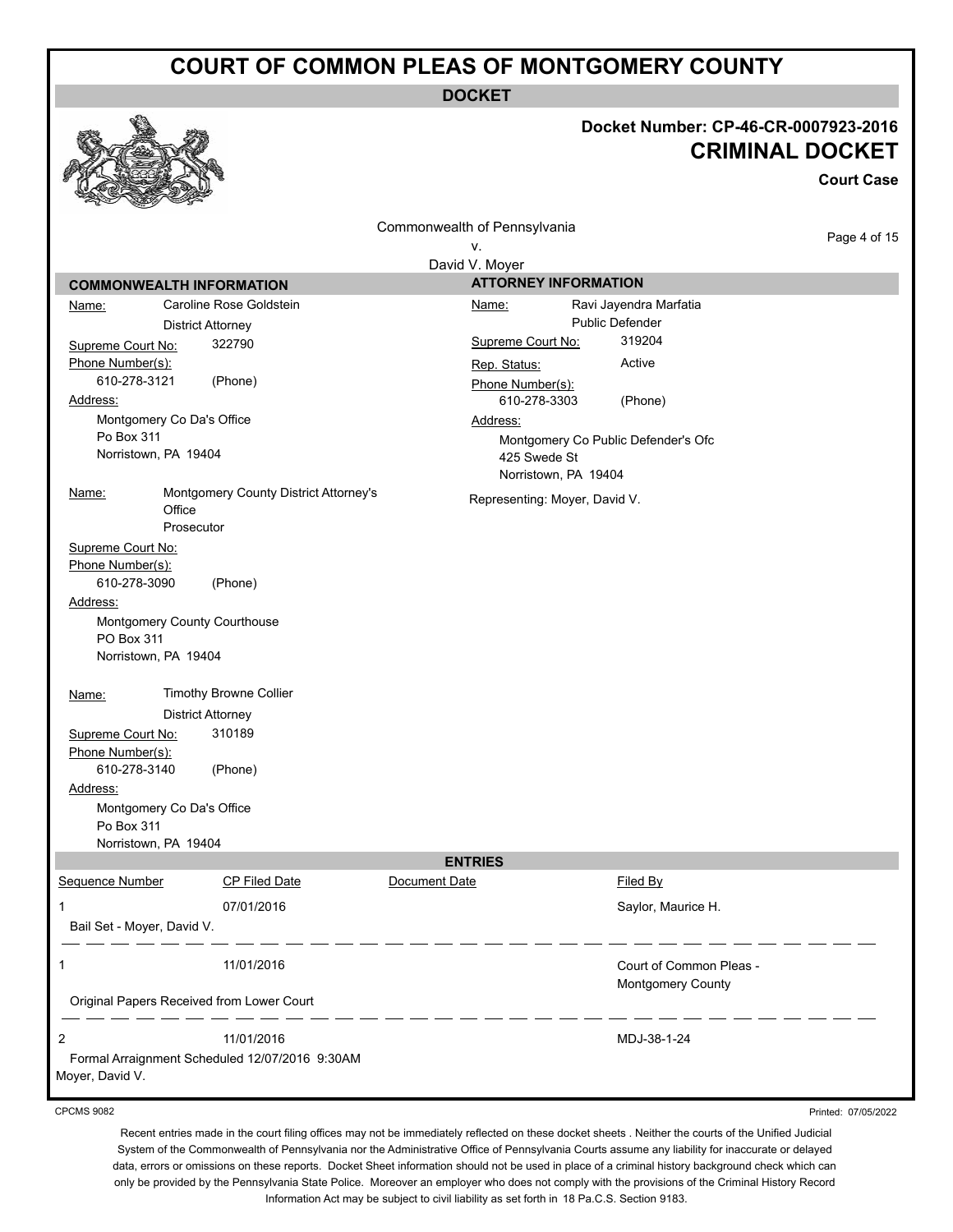**DOCKET**

#### **Docket Number: CP-46-CR-0007923-2016 CRIMINAL DOCKET**

**Court Case**

|                                                                     |                                                  | Commonwealth of Pennsylvania |                                           | Page 5 of 15 |
|---------------------------------------------------------------------|--------------------------------------------------|------------------------------|-------------------------------------------|--------------|
|                                                                     |                                                  | V.<br>David V. Moyer         |                                           |              |
|                                                                     |                                                  | <b>ENTRIES</b>               |                                           |              |
| Sequence Number                                                     | <b>CP Filed Date</b>                             | Document Date                | Filed By                                  |              |
| Service To                                                          | Service By                                       |                              |                                           |              |
| <b>Issue Date</b>                                                   | Service Type                                     | <b>Status Date</b>           | <b>Service Status</b>                     |              |
| 10/18/2016                                                          | <b>Hand Delivered</b>                            |                              |                                           |              |
| 1                                                                   | 12/05/2016                                       | 11/29/2016                   | Logan, Thomas Nelson                      |              |
| Entry of Appearance/Arraignment Waived                              |                                                  |                              |                                           |              |
| 2                                                                   | 12/05/2016                                       |                              | Logan, Thomas Nelson                      |              |
| Request for Pre-Trial Discovery                                     |                                                  |                              |                                           |              |
|                                                                     | 12/06/2016                                       |                              | Commonwealth of Pennsylvania              |              |
| <b>Information Filed</b>                                            |                                                  |                              |                                           |              |
| 1                                                                   | 01/05/2017                                       |                              | Montgomery County Court<br>Administration |              |
|                                                                     | Pre-Trial Conference Scheduled 02/23/2017 9:00AM |                              |                                           |              |
| 1                                                                   | 01/26/2017                                       |                              | Montgomery County Court<br>Administration |              |
| <b>Hearing Notice</b>                                               |                                                  |                              |                                           |              |
|                                                                     | 02/23/2017                                       |                              | Eisenberg, Todd                           |              |
| Order to Relist for Pre-Trial Conference<br>Collier, Timothy Browne |                                                  |                              |                                           |              |
| 02/23/2017                                                          | Orally in Open Crt Record                        |                              |                                           |              |
| Logan, Thomas Nelson<br>02/23/2017                                  | Orally in Open Crt Record                        |                              |                                           |              |
| 2                                                                   | 02/23/2017                                       | 02/23/2017                   | Moyer, David V.                           |              |
|                                                                     | Waiver of Pa.R.Crim.P. 600/1013 (Prompt Trial)   |                              |                                           |              |
| 1                                                                   | 02/27/2017                                       |                              | Montgomery County Court<br>Administration |              |
|                                                                     | Pre-Trial Conference Scheduled 03/24/2017 9:00AM |                              |                                           |              |
| 1                                                                   | 03/03/2017                                       |                              | Montgomery County Court                   |              |
| <b>Hearing Notice</b>                                               |                                                  |                              | Administration                            |              |
|                                                                     |                                                  |                              |                                           |              |

CPCMS 9082

Printed: 07/05/2022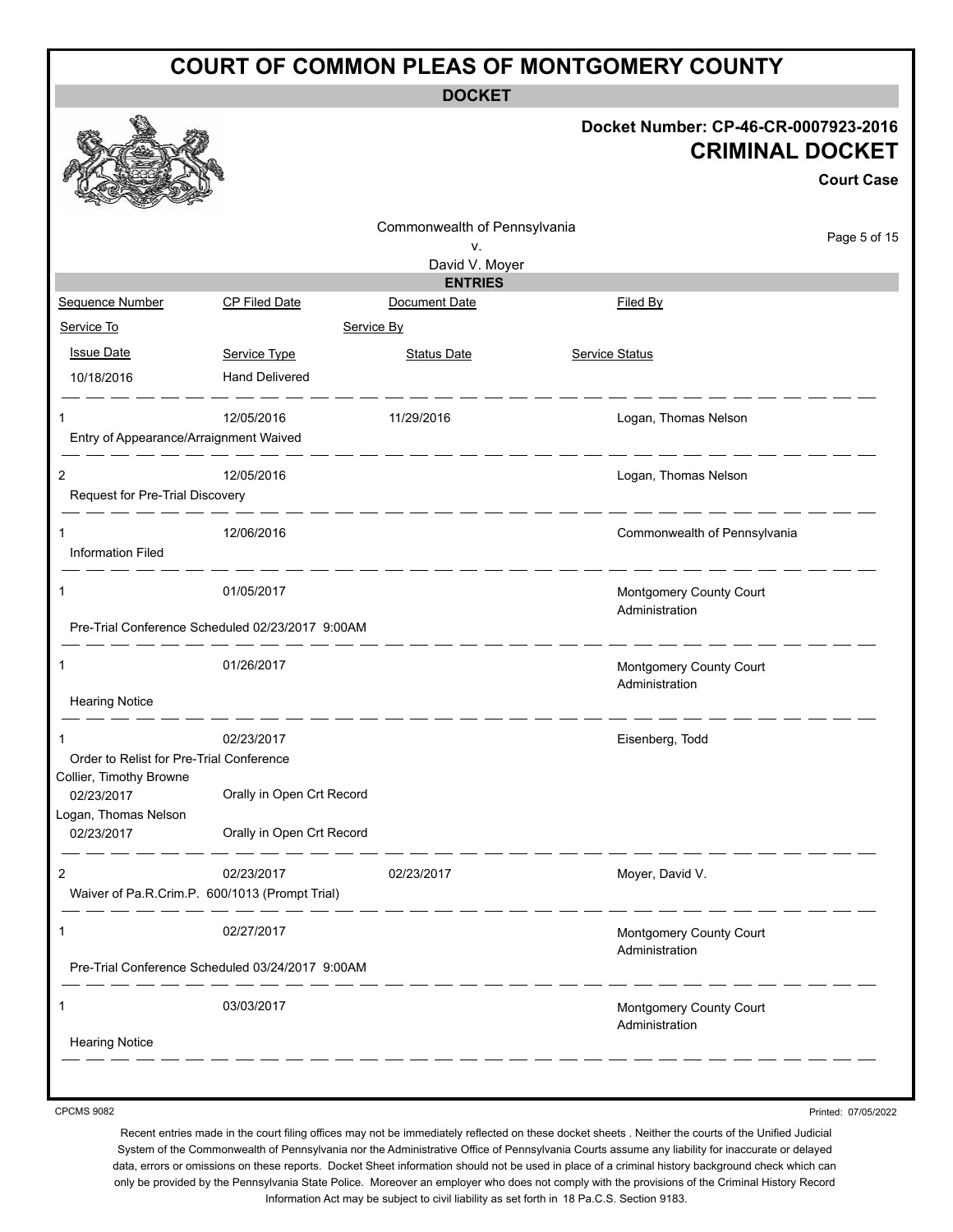| <b>COURT OF COMMON PLEAS OF MONTGOMERY COUNTY</b>                   |                                                    |                              |                                                                                     |  |  |
|---------------------------------------------------------------------|----------------------------------------------------|------------------------------|-------------------------------------------------------------------------------------|--|--|
|                                                                     |                                                    | <b>DOCKET</b>                |                                                                                     |  |  |
|                                                                     |                                                    |                              | Docket Number: CP-46-CR-0007923-2016<br><b>CRIMINAL DOCKET</b><br><b>Court Case</b> |  |  |
|                                                                     |                                                    | Commonwealth of Pennsylvania | Page 6 of 15                                                                        |  |  |
|                                                                     |                                                    | ν.<br>David V. Moyer         |                                                                                     |  |  |
|                                                                     |                                                    | <b>ENTRIES</b>               |                                                                                     |  |  |
| Sequence Number                                                     | <b>CP Filed Date</b>                               | Document Date                | Filed By                                                                            |  |  |
| $\overline{2}$                                                      | 03/03/2017                                         |                              | Court of Common Pleas -<br>Montgomery County                                        |  |  |
| <b>Hearing Notice</b>                                               |                                                    |                              |                                                                                     |  |  |
| 1                                                                   | 03/21/2017                                         |                              | Eisenberg, Todd                                                                     |  |  |
| Order to Relist for Pre-Trial Conference<br>Collier, Timothy Browne |                                                    |                              |                                                                                     |  |  |
| 03/21/2017                                                          | Orally in Open Crt Record                          |                              |                                                                                     |  |  |
| Logan, Thomas Nelson<br>03/21/2017                                  | Orally in Open Crt Record                          |                              |                                                                                     |  |  |
|                                                                     | 03/24/2017                                         | 03/24/2017                   | Eisenberg, Todd                                                                     |  |  |
| Pre-Trial Conference Order                                          |                                                    |                              |                                                                                     |  |  |
| Collier, Timothy Browne                                             |                                                    |                              |                                                                                     |  |  |
| 03/24/2017                                                          | Orally in Open Crt Record                          |                              |                                                                                     |  |  |
| Logan, Thomas Nelson<br>03/24/2017                                  | Orally in Open Crt Record                          |                              |                                                                                     |  |  |
| 1                                                                   | 03/27/2017                                         |                              | Montgomery County Court<br>Administration                                           |  |  |
|                                                                     | Pre-Trial Conference Scheduled 05/16/2017 9:00AM   |                              |                                                                                     |  |  |
|                                                                     | 04/26/2017                                         |                              | <b>Montgomery County Court</b><br>Administration                                    |  |  |
| <b>Hearing Notice</b>                                               |                                                    |                              |                                                                                     |  |  |
| 1                                                                   | 05/16/2017                                         | 05/16/2017                   | Eisenberg, Todd                                                                     |  |  |
| Order to be Scheduled for Call of the Trial List                    |                                                    |                              |                                                                                     |  |  |
| Collier, Timothy Browne<br>05/16/2017                               | Orally in Open Crt Record                          |                              |                                                                                     |  |  |
| Logan, Thomas Nelson<br>05/16/2017                                  | Orally in Open Crt Record                          |                              |                                                                                     |  |  |
| 1                                                                   | 05/17/2017                                         |                              | Montgomery County Court<br>Administration                                           |  |  |
|                                                                     | Call of the Trial List Scheduled 08/16/2017 9:00AM |                              |                                                                                     |  |  |
| 1                                                                   | 05/26/2017                                         | 05/18/2017                   | Montgomery County District Attorney's                                               |  |  |
| ARD Approved by DA                                                  |                                                    |                              | Office                                                                              |  |  |

CPCMS 9082

Printed: 07/05/2022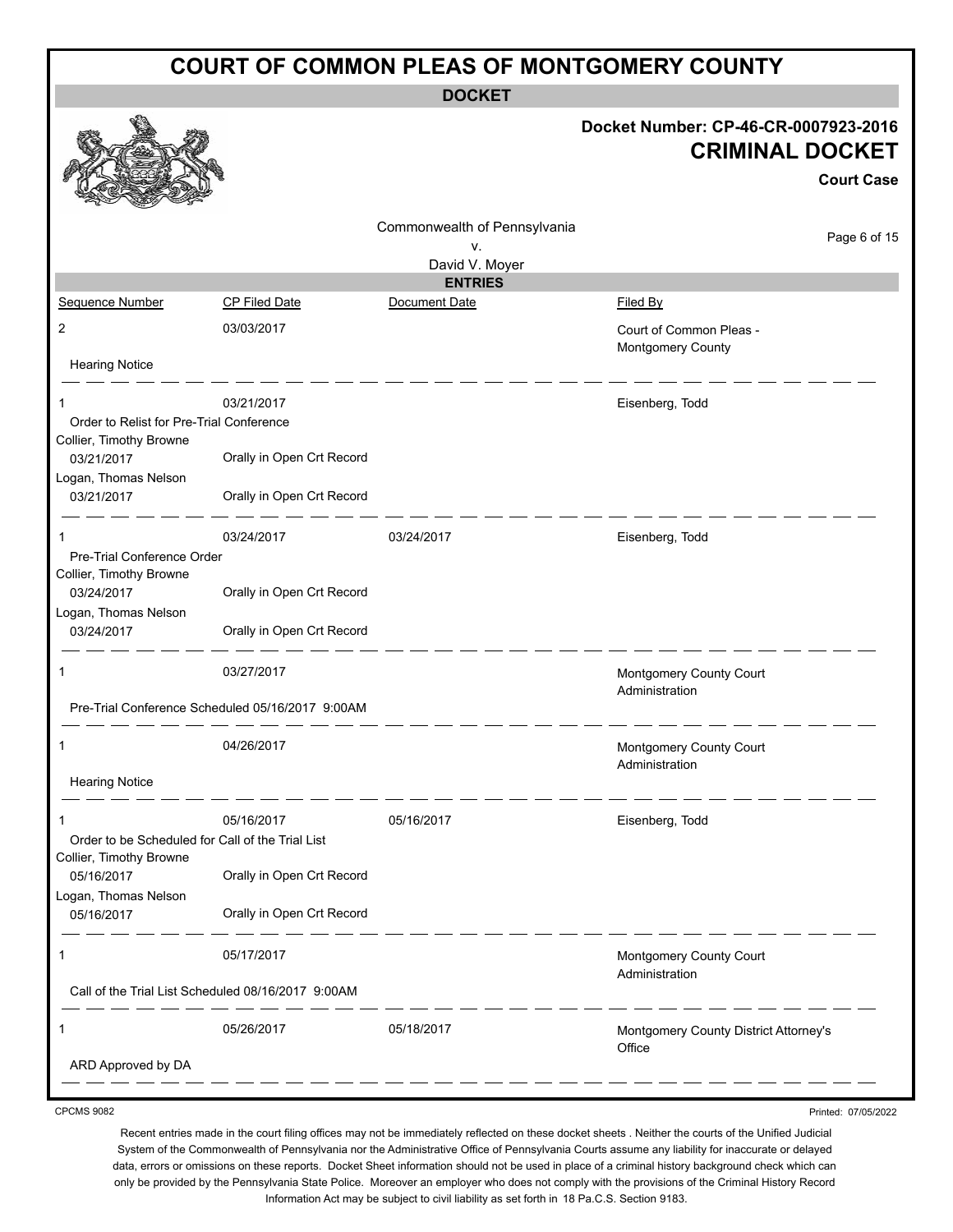| <b>COURT OF COMMON PLEAS OF MONTGOMERY COUNTY</b>                   |                                                                         |                                        |                                                                |                     |  |
|---------------------------------------------------------------------|-------------------------------------------------------------------------|----------------------------------------|----------------------------------------------------------------|---------------------|--|
|                                                                     |                                                                         | <b>DOCKET</b>                          |                                                                |                     |  |
|                                                                     |                                                                         |                                        | Docket Number: CP-46-CR-0007923-2016<br><b>CRIMINAL DOCKET</b> | <b>Court Case</b>   |  |
|                                                                     |                                                                         | Commonwealth of Pennsylvania           |                                                                | Page 7 of 15        |  |
|                                                                     |                                                                         | ν.<br>David V. Moyer<br><b>ENTRIES</b> |                                                                |                     |  |
| Sequence Number                                                     | <b>CP Filed Date</b>                                                    | Document Date                          | Filed By                                                       |                     |  |
| $\mathbf{1}$                                                        | 05/30/2017                                                              |                                        | Montgomery County Court<br>Administration                      |                     |  |
| Call of the Trial List Cancelled                                    |                                                                         |                                        |                                                                |                     |  |
| 2<br>ARD Court Scheduled 09/05/2017 12:30PM                         | 05/30/2017                                                              |                                        | Montgomery County Court<br>Administration                      |                     |  |
|                                                                     |                                                                         |                                        |                                                                |                     |  |
| 1<br>Petition for Leave to Withdraw as Counsel                      | 07/03/2017                                                              |                                        | Logan, Thomas Nelson                                           |                     |  |
|                                                                     | 09/05/2017<br>Order Granting Motion to Admit Defendant into ARD Program |                                        | Corso, S. Gerald                                               |                     |  |
| 2<br>ARD Penalties Imposed                                          | 09/05/2017                                                              |                                        | Corso, S. Gerald                                               |                     |  |
| 1                                                                   | - -- -- -- -- -- -- -<br>09/20/2017                                     |                                        | Court of Common Pleas -<br>Montgomery County                   |                     |  |
| Payment Plan Introduction Letter                                    |                                                                         |                                        |                                                                |                     |  |
|                                                                     | 05/16/2018                                                              |                                        | Court of Common Pleas -<br>Montgomery County                   |                     |  |
| Delinquency Notice Filed - 30 Days Overdue                          |                                                                         |                                        |                                                                |                     |  |
| Change of Prosecutor<br>Goldstein, Caroline Rose                    | 01/28/2019                                                              |                                        | Collier, Timothy Browne                                        |                     |  |
| 01/30/2019                                                          | eService                                                                |                                        | Served                                                         |                     |  |
| Logan, Thomas Nelson<br>01/30/2019                                  | eService                                                                |                                        | Served                                                         |                     |  |
| Montgomery County District Attorney's<br>Office - Criminal Division |                                                                         |                                        |                                                                |                     |  |
| 01/30/2019                                                          | eService                                                                |                                        | Served                                                         |                     |  |
| Order Scheduling Hearing                                            | 04/11/2019                                                              | 04/11/2019                             | Kehs, Michael R.                                               |                     |  |
| Goldstein, Caroline Rose<br>05/02/2019                              | eService                                                                |                                        | Served                                                         |                     |  |
| Logan, Thomas Nelson<br>05/02/2019                                  | eService                                                                |                                        | Served                                                         |                     |  |
| <b>CPCMS 9082</b>                                                   |                                                                         |                                        |                                                                | Printed: 07/05/2022 |  |

Recent entries made in the court filing offices may not be immediately reflected on these docket sheets . Neither the courts of the Unified Judicial System of the Commonwealth of Pennsylvania nor the Administrative Office of Pennsylvania Courts assume any liability for inaccurate or delayed data, errors or omissions on these reports. Docket Sheet information should not be used in place of a criminal history background check which can only be provided by the Pennsylvania State Police. Moreover an employer who does not comply with the provisions of the Criminal History Record

Information Act may be subject to civil liability as set forth in 18 Pa.C.S. Section 9183.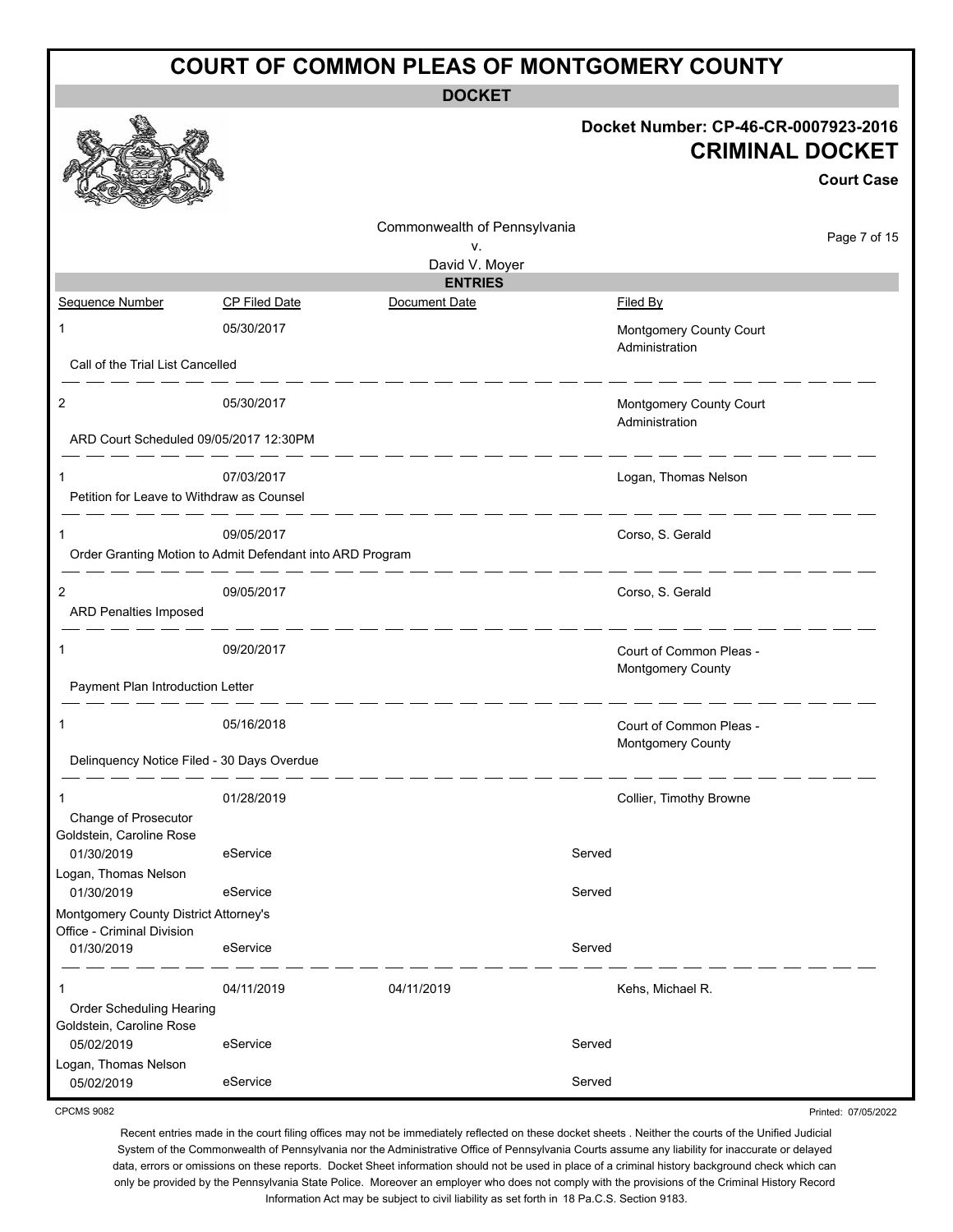**DOCKET**

#### **Docket Number: CP-46-CR-0007923-2016 CRIMINAL DOCKET**

|                                                                     |                                              |                                    |                       | <b>Court Case</b>                               |
|---------------------------------------------------------------------|----------------------------------------------|------------------------------------|-----------------------|-------------------------------------------------|
|                                                                     |                                              | Commonwealth of Pennsylvania<br>٧. |                       | Page 8 of 15                                    |
|                                                                     |                                              | David V. Moyer                     |                       |                                                 |
|                                                                     |                                              | <b>ENTRIES</b>                     |                       |                                                 |
| Sequence Number                                                     | <b>CP Filed Date</b>                         | Document Date                      |                       | Filed By                                        |
| Service To                                                          |                                              | Service By                         |                       |                                                 |
| <b>Issue Date</b>                                                   | Service Type                                 | <b>Status Date</b>                 | <b>Service Status</b> |                                                 |
| Montgomery County District Attorney's                               |                                              |                                    |                       |                                                 |
| Office - Criminal Division                                          |                                              |                                    |                       |                                                 |
| 05/02/2019                                                          | eService                                     |                                    | Served                |                                                 |
| 2                                                                   | 04/11/2019                                   |                                    |                       | Montgomery County District Attorney's<br>Office |
| Goldstein, Caroline Rose                                            | Motion to Revoke Defendant from ARD Program  |                                    |                       |                                                 |
| 04/15/2019                                                          | eService                                     |                                    | Served                |                                                 |
| Logan, Thomas Nelson                                                |                                              |                                    |                       |                                                 |
| 04/15/2019                                                          | eService                                     |                                    | Served                |                                                 |
| 1                                                                   | 06/18/2019                                   |                                    |                       | <b>Unknown Filer</b>                            |
| Motion to Withdraw Appearance                                       |                                              |                                    |                       |                                                 |
| Goldstein, Caroline Rose                                            | eService                                     |                                    | Served                |                                                 |
| 07/19/2019                                                          |                                              |                                    |                       |                                                 |
| Montgomery County District Attorney's<br>Office - Criminal Division |                                              |                                    |                       |                                                 |
| 07/19/2019                                                          | eService                                     |                                    | Served                |                                                 |
| 1                                                                   | 06/26/2019                                   | 06/25/2019                         |                       | Eisenberg, Todd                                 |
|                                                                     | Order Granting Motion to Withdraw as Counsel |                                    |                       |                                                 |
| Goldstein, Caroline Rose                                            |                                              |                                    |                       |                                                 |
| 07/09/2019                                                          | eService                                     |                                    | Served                |                                                 |
| Montgomery County District Attorney's<br>Office - Criminal Division |                                              |                                    |                       |                                                 |
| 07/09/2019                                                          | eService                                     |                                    | Served                |                                                 |
| 1                                                                   | 07/01/2019                                   |                                    |                       | Montgomery County Court<br>Administration       |
|                                                                     | ARD Revocation Scheduled 07/02/2019 1:30PM   |                                    |                       |                                                 |
| Goldstein, Caroline Rose                                            |                                              |                                    |                       |                                                 |
| 07/01/2019                                                          | eService                                     |                                    | Served                |                                                 |
| Logan, Thomas Nelson<br>07/01/2019                                  | eService                                     |                                    | Served                |                                                 |
| Montgomery County District Attorney's                               |                                              |                                    |                       |                                                 |
| Office - Criminal Division                                          |                                              |                                    |                       |                                                 |
| 07/01/2019                                                          | eService                                     |                                    | Served                |                                                 |

CPCMS 9082

Printed: 07/05/2022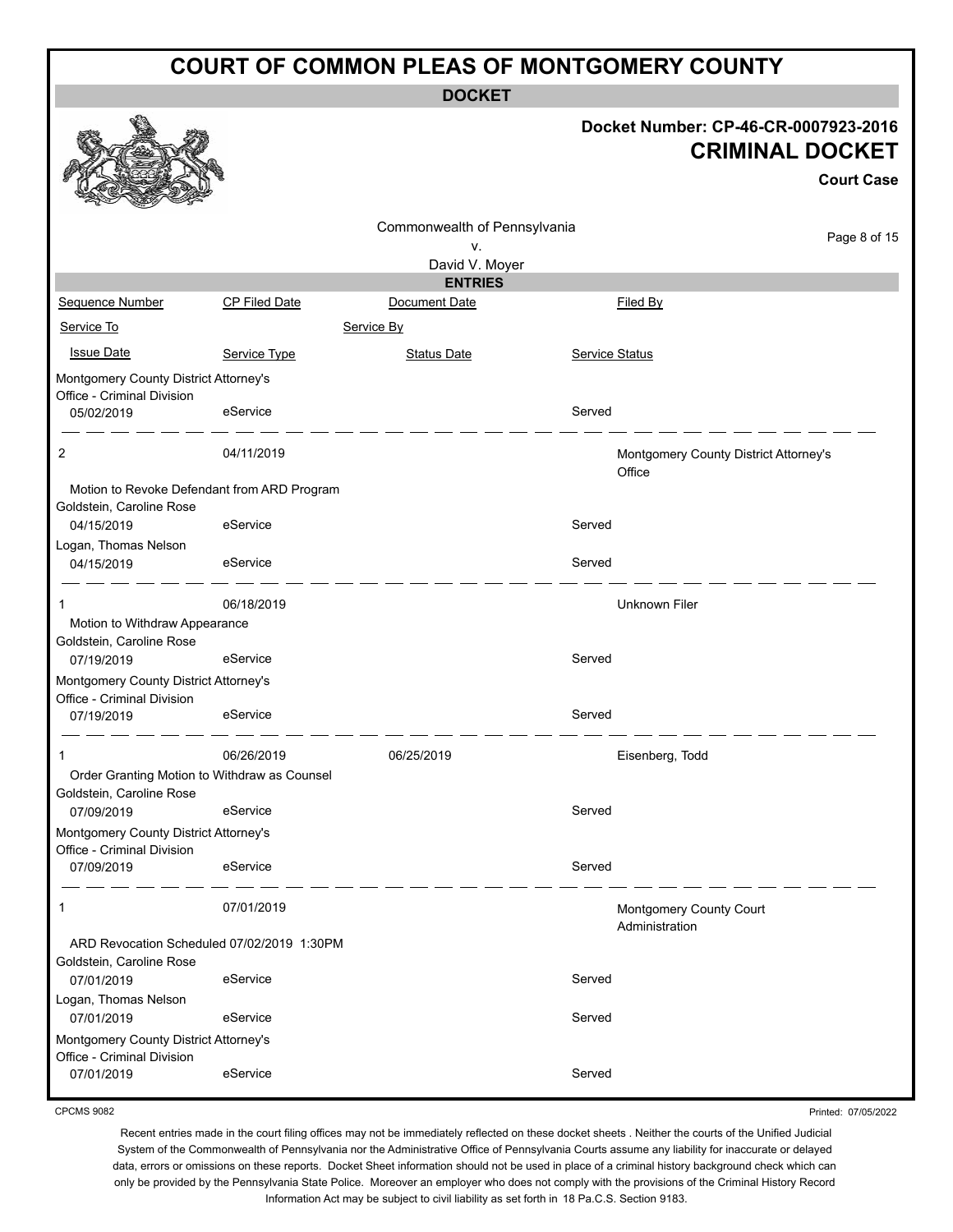**DOCKET**

| Docket Number: CP-46-CR-0007923-2016<br><b>CRIMINAL DOCKET</b><br><b>Court Case</b><br>Commonwealth of Pennsylvania<br>Page 9 of 15<br>v.<br>David V. Moyer<br><b>ENTRIES</b><br>Sequence Number<br><b>CP Filed Date</b><br>Document Date<br>Filed By<br>Service To<br>Service By<br><b>Issue Date</b><br>Service Type<br><u>Status Date</u><br><b>Service Status</b><br>07/02/2019<br>Tilson, Arthur R.<br>Bail Set - Moyer, David V.<br>------------<br>07/02/2019<br>$\overline{2}$<br>Tilson, Arthur R.<br>Order Granting Motion to Terminate Defendant from ARD Program<br>Goldstein, Caroline Rose<br>eService<br>Served<br>07/02/2019<br>Logan, Thomas Nelson<br>Served<br>07/02/2019<br>eService<br>Montgomery County District Attorney's<br>Office - Criminal Division<br>Served<br>eService<br>07/02/2019<br>3<br>07/02/2019<br>Montgomery County Court<br>Administration<br>Pre-Trial Conference Scheduled 08/06/2019 9:00AM<br>07/15/2019<br>1<br>Montgomery County Court<br>Administration<br><b>Hearing Notice</b><br>Goldstein, Caroline Rose<br>Served<br>07/15/2019<br>eService<br>Montgomery County District Attorney's<br>Office - Criminal Division<br>eService<br>Served<br>07/15/2019<br>07/23/2019<br>Marfatia, Ravi Jayendra<br>$\mathbf 1$<br>Entry of Appearance<br>Goldstein, Caroline Rose<br>Notified<br>eNotice<br>07/23/2019<br>Montgomery County District Attorney's<br>Office - Criminal Division<br>eNotice<br>Notified<br>07/23/2019<br>$\overline{c}$<br>07/23/2019<br>Marfatia, Ravi Jayendra<br>Request for Pre-Trial Discovery<br>Goldstein, Caroline Rose |  | <b>DOCKET</b> |  |
|---------------------------------------------------------------------------------------------------------------------------------------------------------------------------------------------------------------------------------------------------------------------------------------------------------------------------------------------------------------------------------------------------------------------------------------------------------------------------------------------------------------------------------------------------------------------------------------------------------------------------------------------------------------------------------------------------------------------------------------------------------------------------------------------------------------------------------------------------------------------------------------------------------------------------------------------------------------------------------------------------------------------------------------------------------------------------------------------------------------------------------------------------------------------------------------------------------------------------------------------------------------------------------------------------------------------------------------------------------------------------------------------------------------------------------------------------------------------------------------------------------------------------------------------------------------------------------------------------|--|---------------|--|
|                                                                                                                                                                                                                                                                                                                                                                                                                                                                                                                                                                                                                                                                                                                                                                                                                                                                                                                                                                                                                                                                                                                                                                                                                                                                                                                                                                                                                                                                                                                                                                                                   |  |               |  |
|                                                                                                                                                                                                                                                                                                                                                                                                                                                                                                                                                                                                                                                                                                                                                                                                                                                                                                                                                                                                                                                                                                                                                                                                                                                                                                                                                                                                                                                                                                                                                                                                   |  |               |  |
|                                                                                                                                                                                                                                                                                                                                                                                                                                                                                                                                                                                                                                                                                                                                                                                                                                                                                                                                                                                                                                                                                                                                                                                                                                                                                                                                                                                                                                                                                                                                                                                                   |  |               |  |
|                                                                                                                                                                                                                                                                                                                                                                                                                                                                                                                                                                                                                                                                                                                                                                                                                                                                                                                                                                                                                                                                                                                                                                                                                                                                                                                                                                                                                                                                                                                                                                                                   |  |               |  |
|                                                                                                                                                                                                                                                                                                                                                                                                                                                                                                                                                                                                                                                                                                                                                                                                                                                                                                                                                                                                                                                                                                                                                                                                                                                                                                                                                                                                                                                                                                                                                                                                   |  |               |  |
|                                                                                                                                                                                                                                                                                                                                                                                                                                                                                                                                                                                                                                                                                                                                                                                                                                                                                                                                                                                                                                                                                                                                                                                                                                                                                                                                                                                                                                                                                                                                                                                                   |  |               |  |
|                                                                                                                                                                                                                                                                                                                                                                                                                                                                                                                                                                                                                                                                                                                                                                                                                                                                                                                                                                                                                                                                                                                                                                                                                                                                                                                                                                                                                                                                                                                                                                                                   |  |               |  |
|                                                                                                                                                                                                                                                                                                                                                                                                                                                                                                                                                                                                                                                                                                                                                                                                                                                                                                                                                                                                                                                                                                                                                                                                                                                                                                                                                                                                                                                                                                                                                                                                   |  |               |  |
|                                                                                                                                                                                                                                                                                                                                                                                                                                                                                                                                                                                                                                                                                                                                                                                                                                                                                                                                                                                                                                                                                                                                                                                                                                                                                                                                                                                                                                                                                                                                                                                                   |  |               |  |
|                                                                                                                                                                                                                                                                                                                                                                                                                                                                                                                                                                                                                                                                                                                                                                                                                                                                                                                                                                                                                                                                                                                                                                                                                                                                                                                                                                                                                                                                                                                                                                                                   |  |               |  |
|                                                                                                                                                                                                                                                                                                                                                                                                                                                                                                                                                                                                                                                                                                                                                                                                                                                                                                                                                                                                                                                                                                                                                                                                                                                                                                                                                                                                                                                                                                                                                                                                   |  |               |  |
|                                                                                                                                                                                                                                                                                                                                                                                                                                                                                                                                                                                                                                                                                                                                                                                                                                                                                                                                                                                                                                                                                                                                                                                                                                                                                                                                                                                                                                                                                                                                                                                                   |  |               |  |
|                                                                                                                                                                                                                                                                                                                                                                                                                                                                                                                                                                                                                                                                                                                                                                                                                                                                                                                                                                                                                                                                                                                                                                                                                                                                                                                                                                                                                                                                                                                                                                                                   |  |               |  |
|                                                                                                                                                                                                                                                                                                                                                                                                                                                                                                                                                                                                                                                                                                                                                                                                                                                                                                                                                                                                                                                                                                                                                                                                                                                                                                                                                                                                                                                                                                                                                                                                   |  |               |  |
|                                                                                                                                                                                                                                                                                                                                                                                                                                                                                                                                                                                                                                                                                                                                                                                                                                                                                                                                                                                                                                                                                                                                                                                                                                                                                                                                                                                                                                                                                                                                                                                                   |  |               |  |
|                                                                                                                                                                                                                                                                                                                                                                                                                                                                                                                                                                                                                                                                                                                                                                                                                                                                                                                                                                                                                                                                                                                                                                                                                                                                                                                                                                                                                                                                                                                                                                                                   |  |               |  |
|                                                                                                                                                                                                                                                                                                                                                                                                                                                                                                                                                                                                                                                                                                                                                                                                                                                                                                                                                                                                                                                                                                                                                                                                                                                                                                                                                                                                                                                                                                                                                                                                   |  |               |  |
|                                                                                                                                                                                                                                                                                                                                                                                                                                                                                                                                                                                                                                                                                                                                                                                                                                                                                                                                                                                                                                                                                                                                                                                                                                                                                                                                                                                                                                                                                                                                                                                                   |  |               |  |
|                                                                                                                                                                                                                                                                                                                                                                                                                                                                                                                                                                                                                                                                                                                                                                                                                                                                                                                                                                                                                                                                                                                                                                                                                                                                                                                                                                                                                                                                                                                                                                                                   |  |               |  |
|                                                                                                                                                                                                                                                                                                                                                                                                                                                                                                                                                                                                                                                                                                                                                                                                                                                                                                                                                                                                                                                                                                                                                                                                                                                                                                                                                                                                                                                                                                                                                                                                   |  |               |  |
|                                                                                                                                                                                                                                                                                                                                                                                                                                                                                                                                                                                                                                                                                                                                                                                                                                                                                                                                                                                                                                                                                                                                                                                                                                                                                                                                                                                                                                                                                                                                                                                                   |  |               |  |
|                                                                                                                                                                                                                                                                                                                                                                                                                                                                                                                                                                                                                                                                                                                                                                                                                                                                                                                                                                                                                                                                                                                                                                                                                                                                                                                                                                                                                                                                                                                                                                                                   |  |               |  |
|                                                                                                                                                                                                                                                                                                                                                                                                                                                                                                                                                                                                                                                                                                                                                                                                                                                                                                                                                                                                                                                                                                                                                                                                                                                                                                                                                                                                                                                                                                                                                                                                   |  |               |  |
|                                                                                                                                                                                                                                                                                                                                                                                                                                                                                                                                                                                                                                                                                                                                                                                                                                                                                                                                                                                                                                                                                                                                                                                                                                                                                                                                                                                                                                                                                                                                                                                                   |  |               |  |
|                                                                                                                                                                                                                                                                                                                                                                                                                                                                                                                                                                                                                                                                                                                                                                                                                                                                                                                                                                                                                                                                                                                                                                                                                                                                                                                                                                                                                                                                                                                                                                                                   |  |               |  |
|                                                                                                                                                                                                                                                                                                                                                                                                                                                                                                                                                                                                                                                                                                                                                                                                                                                                                                                                                                                                                                                                                                                                                                                                                                                                                                                                                                                                                                                                                                                                                                                                   |  |               |  |
|                                                                                                                                                                                                                                                                                                                                                                                                                                                                                                                                                                                                                                                                                                                                                                                                                                                                                                                                                                                                                                                                                                                                                                                                                                                                                                                                                                                                                                                                                                                                                                                                   |  |               |  |
|                                                                                                                                                                                                                                                                                                                                                                                                                                                                                                                                                                                                                                                                                                                                                                                                                                                                                                                                                                                                                                                                                                                                                                                                                                                                                                                                                                                                                                                                                                                                                                                                   |  |               |  |
|                                                                                                                                                                                                                                                                                                                                                                                                                                                                                                                                                                                                                                                                                                                                                                                                                                                                                                                                                                                                                                                                                                                                                                                                                                                                                                                                                                                                                                                                                                                                                                                                   |  |               |  |
|                                                                                                                                                                                                                                                                                                                                                                                                                                                                                                                                                                                                                                                                                                                                                                                                                                                                                                                                                                                                                                                                                                                                                                                                                                                                                                                                                                                                                                                                                                                                                                                                   |  |               |  |
|                                                                                                                                                                                                                                                                                                                                                                                                                                                                                                                                                                                                                                                                                                                                                                                                                                                                                                                                                                                                                                                                                                                                                                                                                                                                                                                                                                                                                                                                                                                                                                                                   |  |               |  |

CPCMS 9082

Recent entries made in the court filing offices may not be immediately reflected on these docket sheets . Neither the courts of the Unified Judicial System of the Commonwealth of Pennsylvania nor the Administrative Office of Pennsylvania Courts assume any liability for inaccurate or delayed data, errors or omissions on these reports. Docket Sheet information should not be used in place of a criminal history background check which can only be provided by the Pennsylvania State Police. Moreover an employer who does not comply with the provisions of the Criminal History Record Information Act may be subject to civil liability as set forth in 18 Pa.C.S. Section 9183.

Printed: 07/05/2022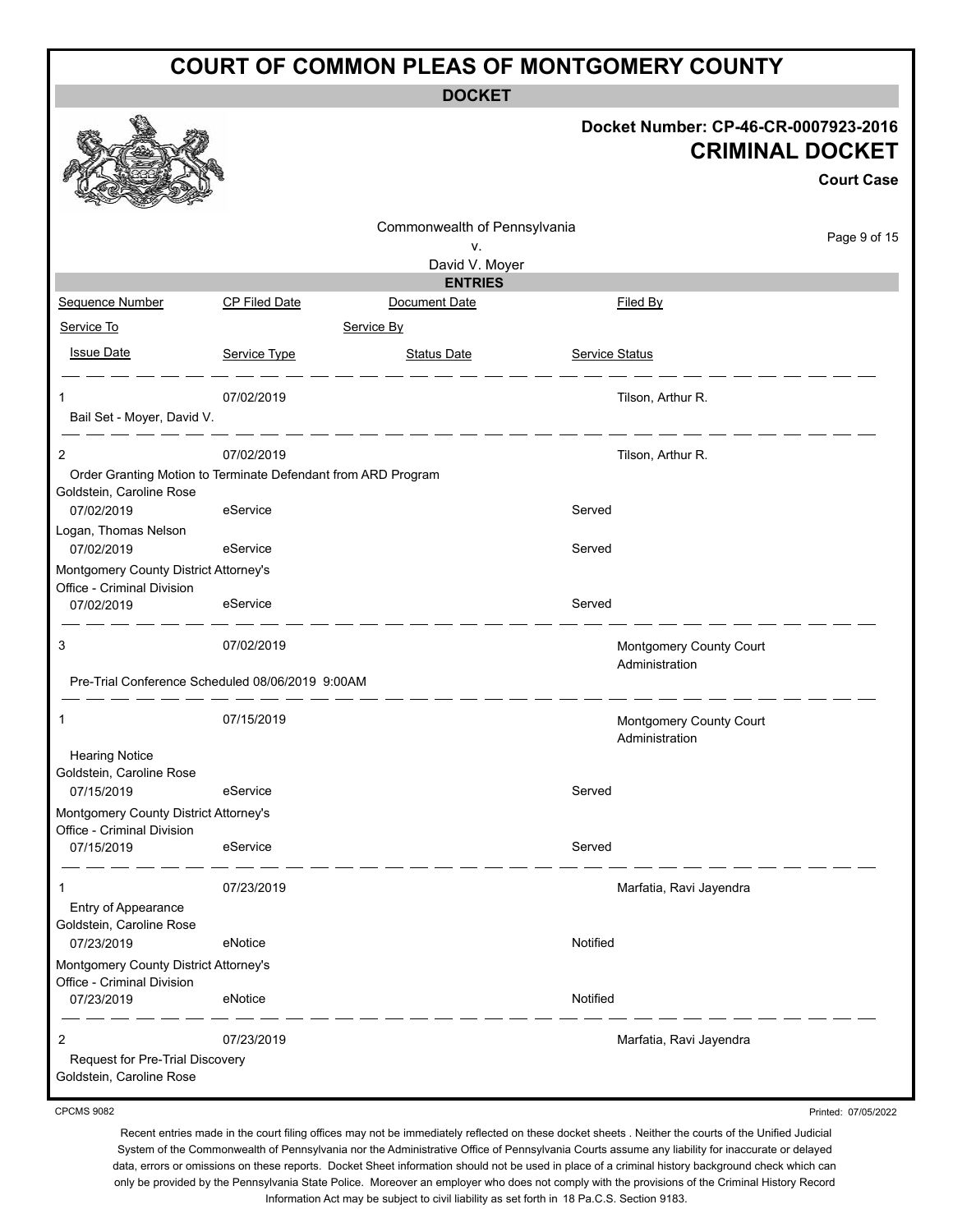**DOCKET**

#### **Docket Number: CP-46-CR-0007923-2016 CRIMINAL DOCKET**

**Court Case**

|                                                                     |                                                  |                              |                         | Court Case    |
|---------------------------------------------------------------------|--------------------------------------------------|------------------------------|-------------------------|---------------|
|                                                                     |                                                  | Commonwealth of Pennsylvania |                         | Page 10 of 15 |
|                                                                     |                                                  | ۷.<br>David V. Moyer         |                         |               |
|                                                                     |                                                  | <b>ENTRIES</b>               |                         |               |
| Sequence Number                                                     | <b>CP Filed Date</b>                             | Document Date                | Filed By                |               |
| Service To                                                          |                                                  | Service By                   |                         |               |
| <b>Issue Date</b>                                                   | Service Type                                     | <b>Status Date</b>           | <b>Service Status</b>   |               |
| 07/23/2019                                                          | eNotice                                          |                              | Notified                |               |
| Montgomery County District Attorney's<br>Office - Criminal Division |                                                  |                              |                         |               |
| 07/23/2019                                                          | eNotice                                          |                              | Notified                |               |
| 3                                                                   | 07/23/2019                                       |                              | Marfatia, Ravi Jayendra |               |
| <b>Omnibus Pre-Trial Motion</b><br>Goldstein, Caroline Rose         |                                                  |                              |                         |               |
| 07/23/2019                                                          | eNotice                                          |                              | Notified                |               |
| Montgomery County District Attorney's                               |                                                  |                              |                         |               |
| Office - Criminal Division<br>07/23/2019                            | eNotice                                          |                              | Notified                |               |
| 1                                                                   | 08/06/2019                                       | 08/06/2019                   | Eisenberg, Todd         |               |
| Order to Relist for Pre-Trial Conference                            |                                                  |                              |                         |               |
| Goldstein, Caroline Rose                                            |                                                  |                              |                         |               |
| 08/08/2019                                                          | eService                                         |                              | Served                  |               |
| Marfatia, Ravi Jayendra<br>08/08/2019                               | eService                                         |                              | Served                  |               |
| Montgomery County District Attorney's                               |                                                  |                              |                         |               |
| Office - Criminal Division                                          |                                                  |                              |                         |               |
| 08/08/2019                                                          | eService                                         |                              | Served                  |               |
| 2                                                                   | 08/06/2019                                       | 08/06/2019                   | Eisenberg, Todd         |               |
| Order to Relist for Pre-Trial Conference                            |                                                  |                              |                         |               |
| Goldstein, Caroline Rose                                            |                                                  |                              |                         |               |
| 08/08/2019<br>Marfatia, Ravi Jayendra                               | eService                                         |                              | Served                  |               |
| 08/08/2019                                                          | eService                                         |                              | Served                  |               |
| Montgomery County District Attorney's                               |                                                  |                              |                         |               |
| Office - Criminal Division                                          |                                                  |                              |                         |               |
| 08/08/2019                                                          | eService                                         |                              | Served                  |               |
| 1                                                                   | 08/07/2019                                       |                              | Montgomery County Court |               |
|                                                                     | Pre-Trial Conference Scheduled 09/05/2019 9:00AM |                              | Administration          |               |
|                                                                     |                                                  |                              |                         |               |

CPCMS 9082

Printed: 07/05/2022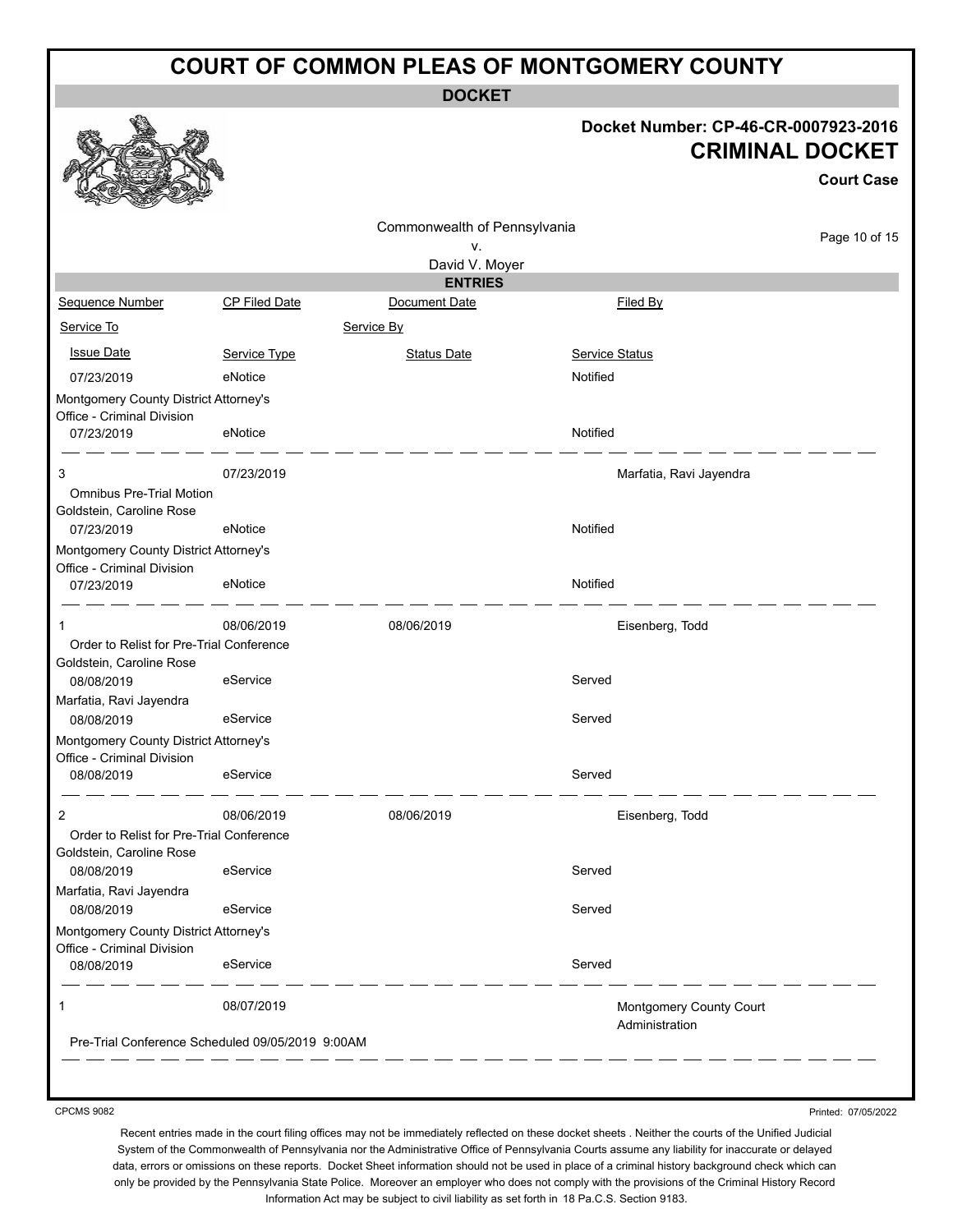**DOCKET**

#### **Docket Number: CP-46-CR-0007923-2016 CRIMINAL DOCKET**

**Court Case**

|                                                   |                      | Commonwealth of Pennsylvania |                       |                                           |               |
|---------------------------------------------------|----------------------|------------------------------|-----------------------|-------------------------------------------|---------------|
|                                                   |                      | ٧.                           |                       |                                           | Page 11 of 15 |
|                                                   |                      | David V. Moyer               |                       |                                           |               |
|                                                   |                      | <b>ENTRIES</b>               |                       |                                           |               |
| Sequence Number                                   | <b>CP Filed Date</b> | Document Date                |                       | <b>Filed By</b>                           |               |
| Service To                                        |                      | Service By                   |                       |                                           |               |
| <b>Issue Date</b>                                 | Service Type         | <b>Status Date</b>           | <b>Service Status</b> |                                           |               |
| 1                                                 | 08/19/2019           |                              |                       | Montgomery County Court<br>Administration |               |
| <b>Hearing Notice</b><br>Goldstein, Caroline Rose |                      |                              |                       |                                           |               |
| 08/19/2019<br>Marfatia, Ravi Jayendra             | eService             |                              | Served                |                                           |               |
| 08/19/2019                                        | eService             |                              | Served                |                                           |               |
| Montgomery County District Attorney's             |                      |                              |                       |                                           |               |
| Office - Criminal Division<br>08/19/2019          | eService             |                              | Served                |                                           |               |
| 1                                                 | 09/05/2019           | 09/05/2019                   |                       | Eisenberg, Todd                           |               |
| Pre-Trial Conference Order                        |                      |                              |                       |                                           |               |
| Goldstein, Caroline Rose<br>09/05/2019            | eService             |                              | Served                |                                           |               |
| Marfatia, Ravi Jayendra<br>09/05/2019             | eService             |                              | Served                |                                           |               |
| Montgomery County District Attorney's             |                      |                              |                       |                                           |               |
| Office - Criminal Division<br>09/05/2019          | eService             |                              | Served                |                                           |               |
| $\mathbf{1}$                                      | 09/06/2019           |                              |                       | Montgomery County Court                   |               |
| Pre-Trial Conference Scheduled 10/08/2019 9:00AM  |                      |                              |                       | Administration                            |               |
| 1                                                 | 09/18/2019           |                              |                       | Montgomery County Court<br>Administration |               |
| <b>Hearing Notice</b>                             |                      |                              |                       |                                           |               |
| Goldstein, Caroline Rose                          |                      |                              | Served                |                                           |               |
| 09/18/2019<br>Marfatia, Ravi Jayendra             | eService             |                              |                       |                                           |               |
| 09/18/2019                                        | eService             |                              | Served                |                                           |               |
| Montgomery County District Attorney's             |                      |                              |                       |                                           |               |
| Office - Criminal Division<br>09/18/2019          | eService             |                              | Served                |                                           |               |
| Guilty Plea - Negotiated                          | 10/08/2019           |                              |                       | Eisenberg, Todd                           |               |

CPCMS 9082

Recent entries made in the court filing offices may not be immediately reflected on these docket sheets . Neither the courts of the Unified Judicial System of the Commonwealth of Pennsylvania nor the Administrative Office of Pennsylvania Courts assume any liability for inaccurate or delayed data, errors or omissions on these reports. Docket Sheet information should not be used in place of a criminal history background check which can only be provided by the Pennsylvania State Police. Moreover an employer who does not comply with the provisions of the Criminal History Record Information Act may be subject to civil liability as set forth in 18 Pa.C.S. Section 9183.

Printed: 07/05/2022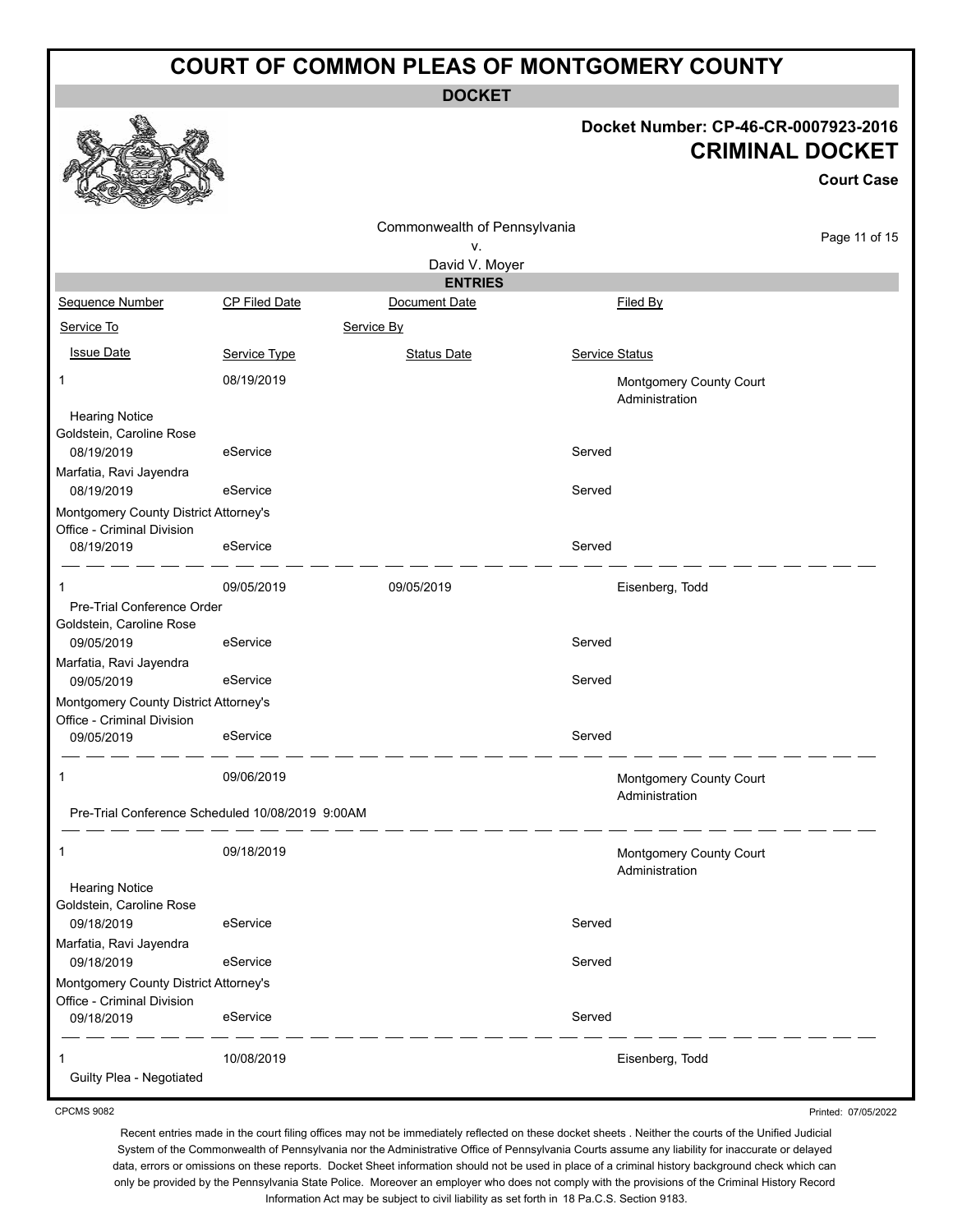**DOCKET**

# **Docket Number: CP-46-CR-0007923-2016**

|                                                                     |                      |                                  | <b>CRIMINAL DOCKET</b><br><b>Court Case</b> |                                              |               |  |
|---------------------------------------------------------------------|----------------------|----------------------------------|---------------------------------------------|----------------------------------------------|---------------|--|
|                                                                     |                      | Commonwealth of Pennsylvania     |                                             |                                              | Page 12 of 15 |  |
|                                                                     |                      | ۷.                               |                                             |                                              |               |  |
|                                                                     |                      | David V. Moyer<br><b>ENTRIES</b> |                                             |                                              |               |  |
| Sequence Number                                                     | <b>CP Filed Date</b> | Document Date                    |                                             | Filed By                                     |               |  |
| Service To                                                          |                      | Service By                       |                                             |                                              |               |  |
| <b>Issue Date</b>                                                   | Service Type         | <b>Status Date</b>               | <b>Service Status</b>                       |                                              |               |  |
| Goldstein, Caroline Rose<br>10/08/2019                              | eService             |                                  | Served                                      |                                              |               |  |
| Marfatia, Ravi Jayendra<br>10/08/2019                               | eService             |                                  | Served                                      |                                              |               |  |
| Montgomery County District Attorney's<br>Office - Criminal Division |                      |                                  |                                             |                                              |               |  |
| 10/08/2019                                                          | eService             |                                  | Served                                      |                                              |               |  |
| 2<br>Order - Sentence/Penalty Imposed                               | 10/08/2019           |                                  |                                             | Eisenberg, Todd                              |               |  |
| Goldstein, Caroline Rose<br>10/08/2019                              | eService             |                                  | Served                                      |                                              |               |  |
| Marfatia, Ravi Jayendra<br>10/08/2019                               | eService             |                                  | Served                                      |                                              |               |  |
| Montgomery County District Attorney's<br>Office - Criminal Division |                      |                                  |                                             |                                              |               |  |
| 10/08/2019                                                          | eService             |                                  | Served                                      |                                              |               |  |
| 1                                                                   | 10/09/2019           |                                  |                                             | Commonwealth of Pennsylvania                 |               |  |
| Amended Information Filed<br>Goldstein, Caroline Rose               |                      |                                  |                                             |                                              |               |  |
| 10/11/2019<br>Marfatia, Ravi Jayendra                               | eService             |                                  | Served                                      |                                              |               |  |
| 10/11/2019                                                          | eService             |                                  | Served                                      |                                              |               |  |
| Montgomery County District Attorney's                               |                      |                                  |                                             |                                              |               |  |
| Office - Criminal Division<br>10/11/2019                            | eService             |                                  | Served                                      |                                              |               |  |
| 1                                                                   | 10/16/2019           |                                  |                                             | Court of Common Pleas -<br>Montgomery County |               |  |
| Payment Plan Introduction Letter<br>Goldstein, Caroline Rose        |                      |                                  |                                             |                                              |               |  |
| 10/16/2019<br>Marfatia, Ravi Jayendra                               | eService             |                                  | Served                                      |                                              |               |  |
| 10/16/2019                                                          | eService             |                                  | Served                                      |                                              |               |  |
| Montgomery County District Attorney's<br>Office - Criminal Division |                      |                                  |                                             |                                              |               |  |
| 10/16/2019                                                          | eService             |                                  | Served                                      |                                              |               |  |

CPCMS 9082

Q

52

线系

Printed: 07/05/2022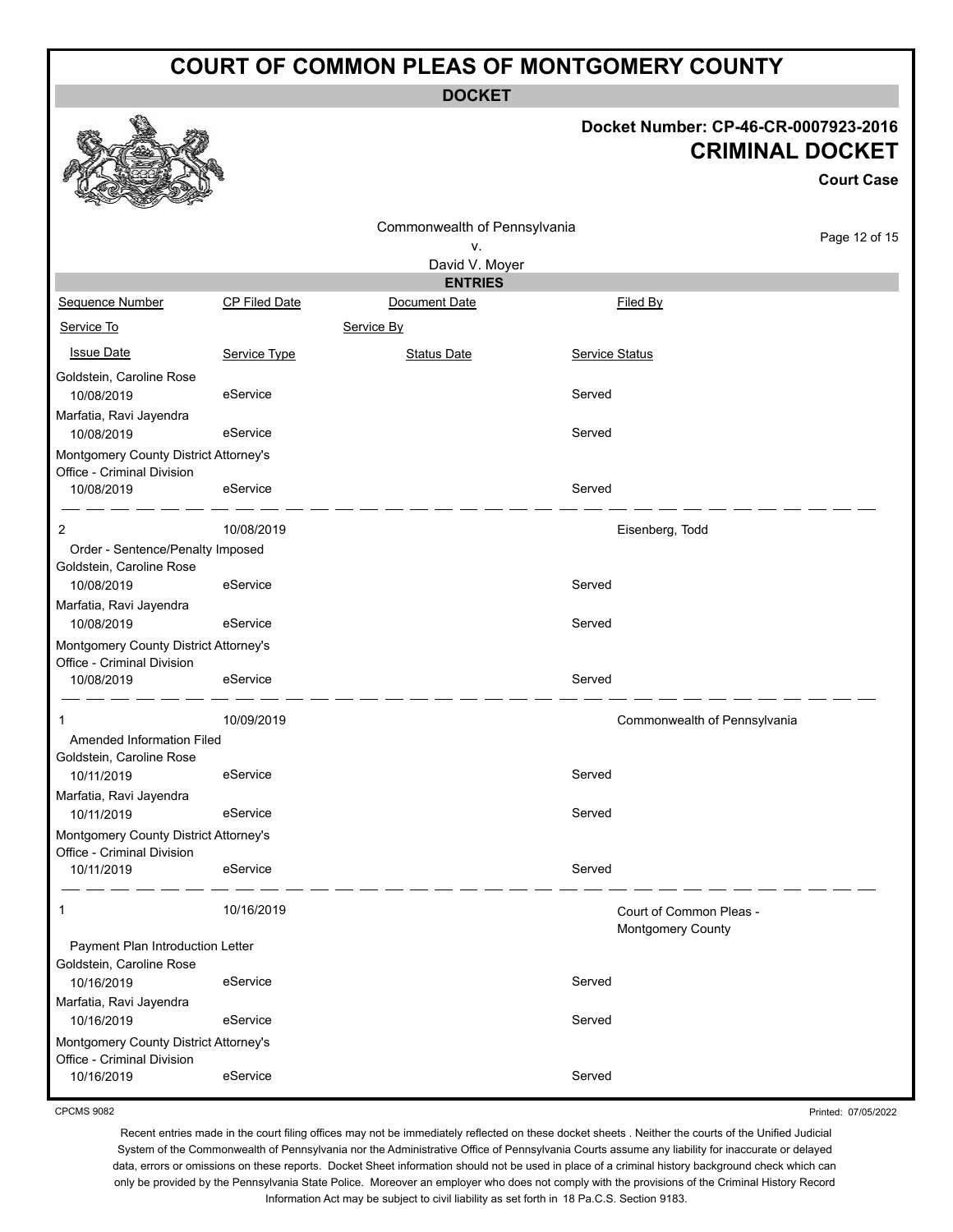#### **COURT OF COMMON PLEAS OF MONTGOMERY COUNTY DOCKET Docket Number: CP-46-CR-0007923-2016 CRIMINAL DOCKET Court Case** Commonwealth of Pennsylvania Page 13 of 15 v. David V. Moyer **ENTRIES** Sequence Number CP Filed Date CP Filed Date Document Date CP Filed By Service To Service By **Issue Date Service Type** Service Type Status Date Service Status Date Service Status Service Status **Service Status** 1 12/12/2019 Court of Common Pleas - Montgomery County Delinquency Notice Filed - 31 Days Overdue \_ \_\_ \_\_ \_\_ \_\_ \_\_ <u>. . .</u> 1 01/02/2020 Court of Common Pleas - Montgomery County Delinquency Notice Filed - 52 Days Overdue - - - - - - - - - - -

CPCMS 9082

Printed: 07/05/2022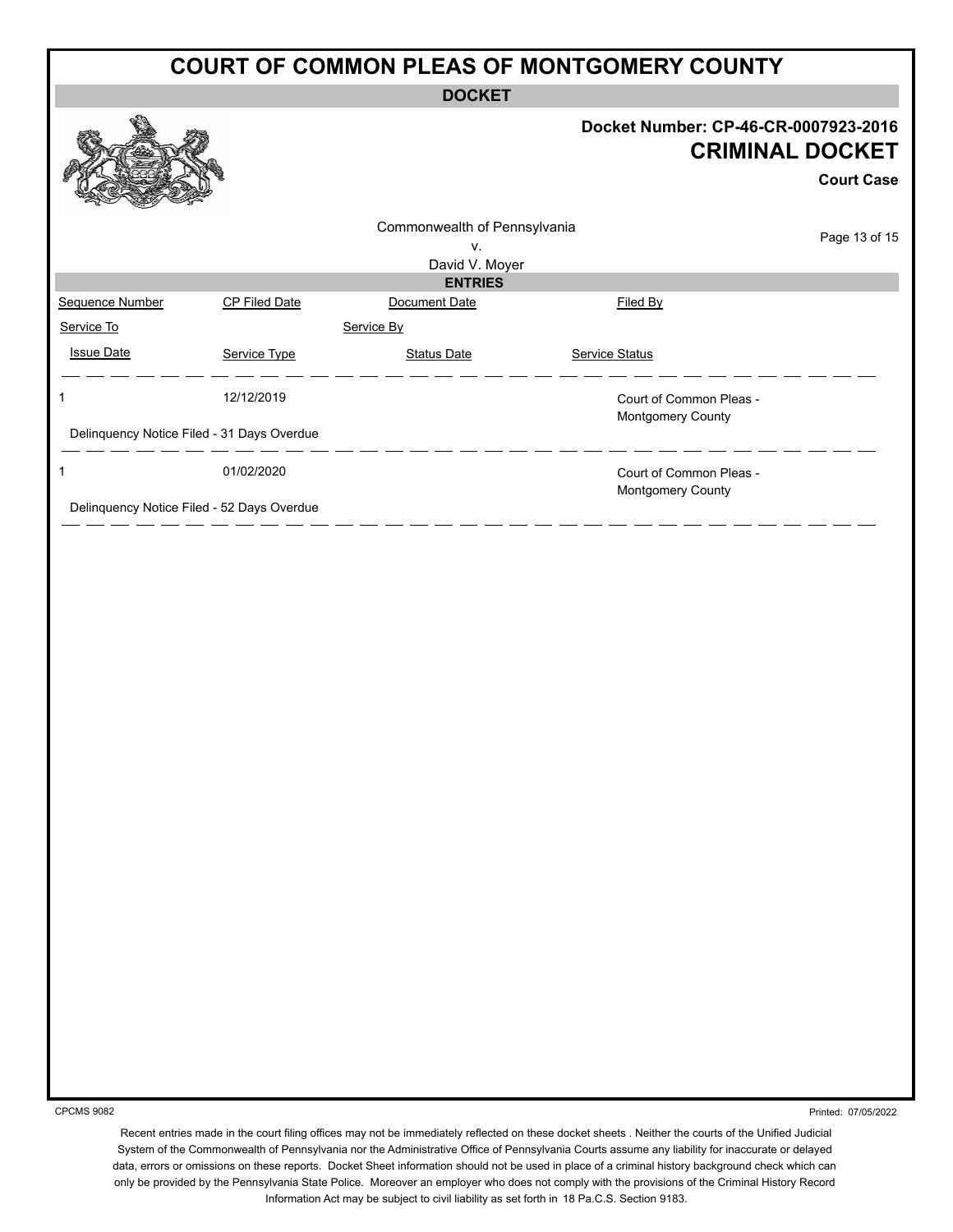**DOCKET**

### **Docket Number: CP-46-CR-0007923-2016 CRIMINAL DOCKET**

**Court Case**

| Commonwealth of Pennsylvania                                       |            |             |             |              |               |  |  |  |  |
|--------------------------------------------------------------------|------------|-------------|-------------|--------------|---------------|--|--|--|--|
|                                                                    |            | ν.          |             |              | Page 14 of 15 |  |  |  |  |
| David V. Moyer<br><b>CASE FINANCIAL INFORMATION</b>                |            |             |             |              |               |  |  |  |  |
| Last Payment Date: 01/06/2020<br>Total of Last Payment: - \$132.00 |            |             |             |              |               |  |  |  |  |
| Moyer, David V.                                                    | Assessment | Payments    | Adjustments | Non Monetary | Total         |  |  |  |  |
| Defendant                                                          |            |             |             | Payments     |               |  |  |  |  |
| <b>Costs/Fees</b>                                                  |            |             |             |              |               |  |  |  |  |
| ATJ                                                                | \$4.00     | (\$4.00)    | \$0.00      | \$0.00       | \$0.00        |  |  |  |  |
| Automation Fee (Act 36 of 2000)                                    | \$5.00     | (\$5.00)    | \$0.00      | \$0.00       | \$0.00        |  |  |  |  |
| (Montgomery)                                                       |            |             |             |              |               |  |  |  |  |
| Booking Center Fee (Montgomery)                                    | \$300.00   | (\$300.00)  | \$0.00      | \$0.00       | \$0.00        |  |  |  |  |
| <b>CJES</b>                                                        | \$2.25     | (\$2.25)    | \$0.00      | \$0.00       | \$0.00        |  |  |  |  |
| Commonwealth Cost - HB627 (Act 167<br>of 1992)                     | \$10.25    | (\$10.25)   | \$0.00      | \$0.00       | \$0.00        |  |  |  |  |
| Costs of Prosecution - CJEA                                        | \$50.00    | (\$50.00)   | \$0.00      | \$0.00       | \$0.00        |  |  |  |  |
| County Court Cost (Act 204 of 1976)                                | \$33.30    | (\$33.30)   | \$0.00      | \$0.00       | \$0.00        |  |  |  |  |
| Crime Victims Compensation (Act 96 of<br>1984)                     | \$35.00    | (\$35.00)   | \$0.00      | \$0.00       | \$0.00        |  |  |  |  |
| Firearm Education and Training Fund                                | \$5.00     | (\$5.00)    | \$0.00      | \$0.00       | \$0.00        |  |  |  |  |
| <b>JCPS</b>                                                        | \$21.25    | (\$21.25)   | \$0.00      | \$0.00       | \$0.00        |  |  |  |  |
| Judicial Computer Project                                          | \$8.00     | (\$8.00)    | \$0.00      | \$0.00       | \$0.00        |  |  |  |  |
| State Court Costs (Act 204 of 1976)                                | \$11.95    | (\$11.95)   | \$0.00      | \$0.00       | \$0.00        |  |  |  |  |
| Variable Amount to be Distributed<br>CVC/VWS (Act 96)              | \$28.00    | (\$28.00)   | \$0.00      | \$0.00       | \$0.00        |  |  |  |  |
| Variable Amount to be Distributed<br>CVC/VWS (Act 96)              | \$12.00    | (\$12.00)   | \$0.00      | \$0.00       | \$0.00        |  |  |  |  |
| Victim Witness Service (Act 111 of 1998)                           | \$25.00    | (\$25.00)   | \$0.00      | \$0.00       | \$0.00        |  |  |  |  |
| COC Proc. Fee prior to Trial<br>(Montgomery)                       | \$296.25   | (\$296.25)  | \$0.00      | \$0.00       | \$0.00        |  |  |  |  |
| ATJ                                                                | \$4.00     | (\$4.00)    | \$0.00      | \$0.00       | \$0.00        |  |  |  |  |
| Automation Fee (Act 36 of 2000)<br>(Montgomery)                    | \$5.00     | (\$5.00)    | \$0.00      | \$0.00       | \$0.00        |  |  |  |  |
| <b>CJES</b>                                                        | \$2.25     | (\$2.25)    | \$0.00      | \$0.00       | \$0.00        |  |  |  |  |
| COC Proc. Fee Summary (Montgomery)                                 | \$32.50    | $(\$32.50)$ | \$0.00      | \$0.00       | \$0.00        |  |  |  |  |
| Commonwealth Cost - HB627 (Act 167<br>of 1992)                     | \$8.55     | (\$8.55)    | \$0.00      | \$0.00       | \$0.00        |  |  |  |  |
| County Court Cost (Act 204 of 1976)                                | \$31.90    | (\$31.90)   | \$0.00      | \$0.00       | \$0.00        |  |  |  |  |
| Crime Victims Compensation (Act 96 of<br>1984)                     | \$35.00    | (\$35.00)   | \$0.00      | \$0.00       | \$0.00        |  |  |  |  |
| Domestic Violence Compensation (Act<br>44 of 1988)                 | \$10.00    | (\$10.00)   | \$0.00      | \$0.00       | \$0.00        |  |  |  |  |
| <b>JCPS</b>                                                        | \$21.25    | (\$21.25)   | \$0.00      | \$0.00       | \$0.00        |  |  |  |  |

CPCMS 9082

Printed: 07/05/2022